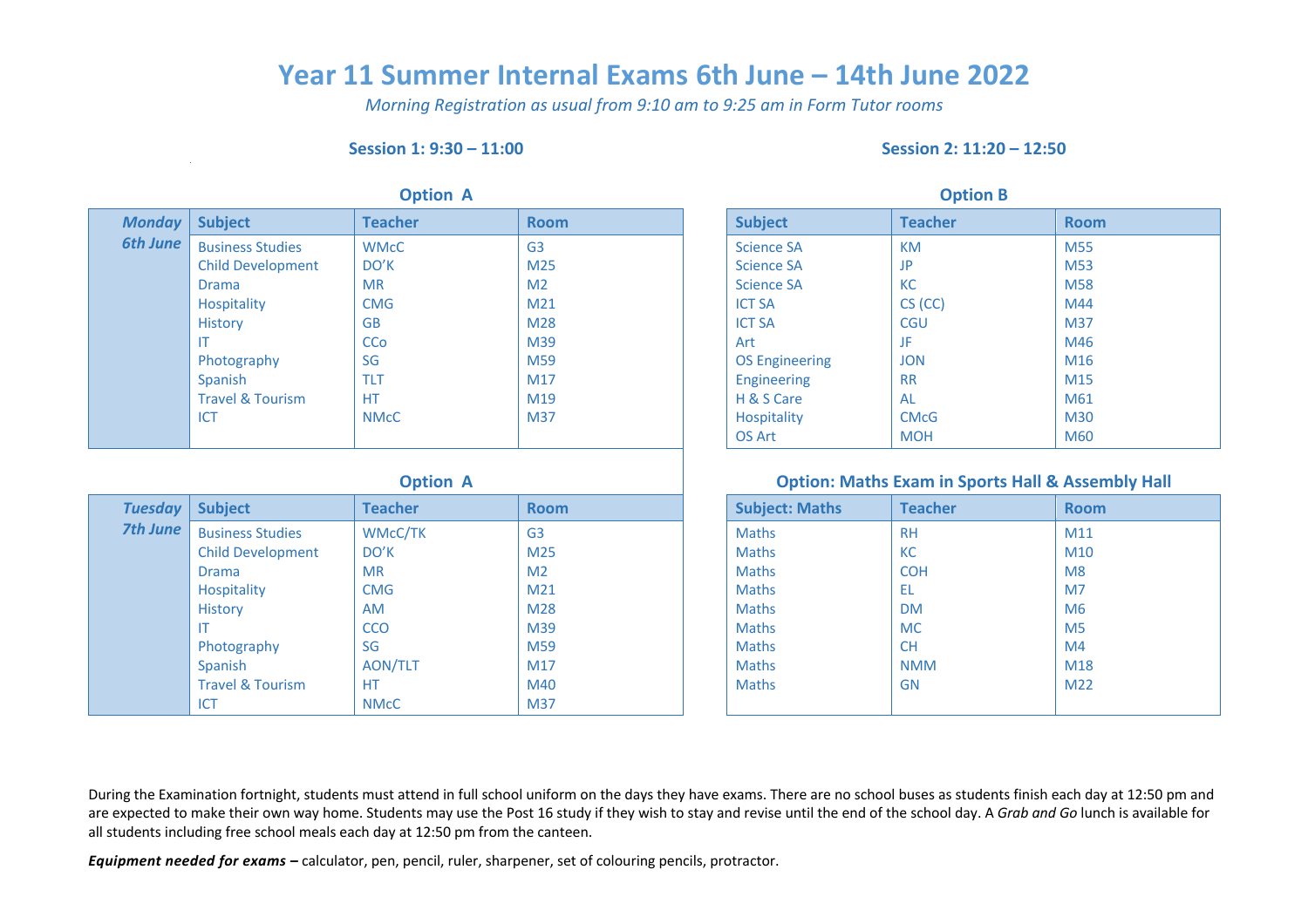## **Year 11 Summer Internal Exams 6th June – 14th June 2022**

*Morning Registration as usual from 9:10 am to 9:25 am in Form Tutor rooms*

#### **Session 1: 9:30 – 11:00 Session 2: 11:20 – 12:50**

|                  | <b>Option C</b>            |              |                 |  |                          | <b>Option D</b> |             |
|------------------|----------------------------|--------------|-----------------|--|--------------------------|-----------------|-------------|
| <b>Wednesday</b> | <b>Subject</b>             | Teacher      | <b>Room</b>     |  | <b>Subject</b>           | <b>Teacher</b>  | <b>Room</b> |
| <b>8th June</b>  | <b>Drama</b>               | <b>LMcC</b>  | M <sub>2</sub>  |  | <b>Customer Services</b> | <b>NMcC</b>     | M37         |
|                  | <b>Digital Technology</b>  | <b>CCo</b>   | M39             |  | <b>Customer Services</b> | <b>CC</b>       | <b>M30</b>  |
|                  | <b>English Literature</b>  | <b>HR</b>    | M <sub>5</sub>  |  | <b>DA Science</b>        | <b>HD</b>       | <b>M50</b>  |
|                  | <b>Hospitality</b>         | <b>CMG</b>   | M35             |  | <b>DA Science</b>        | KM              | M55         |
|                  | <b>Health &amp; Social</b> | <b>CME</b>   | G <sub>3</sub>  |  | ICT                      | <b>CGU</b>      | M40         |
|                  | MIA                        | SG           | M60             |  | ICT                      | <b>CCO</b>      | M39         |
|                  | <b>Princes Trust</b>       | <b>TL/SW</b> | M33             |  | <b>Princes Trust</b>     | <b>SDG</b>      | M33         |
|                  | Spanish                    | <b>TLT</b>   | M40             |  | <b>Princes Trust</b>     | <b>TL</b>       | <b>M35</b>  |
|                  | <b>Sports Studies</b>      | <b>SMcG</b>  | M39             |  | <b>Sports Studies</b>    | <b>PH</b>       | M44         |
|                  | <b>Bench Joinery</b>       | <b>RHO</b>   | M19             |  | <b>Princes Trust</b>     | <b>PN</b>       | M32         |
|                  | <b>Bench Joinery</b>       | LD.          | M <sub>16</sub> |  | <b>Princes Trust</b>     | <b>MLG</b>      | M32         |

| <b>Option D</b>          |                        |                 |  |  |
|--------------------------|------------------------|-----------------|--|--|
| <b>Subject</b>           | <b>Teacher</b>         | <b>Room</b>     |  |  |
| <b>Customer Services</b> | <b>NM<sub>c</sub>C</b> | M37             |  |  |
| <b>Customer Services</b> | <b>CC</b>              | M30             |  |  |
| <b>DA Science</b>        | <b>HD</b>              | M50             |  |  |
| <b>DA Science</b>        | <b>KM</b>              | M <sub>55</sub> |  |  |
| ICT                      | <b>CGU</b>             | M40             |  |  |
| <b>ICT</b>               | CCO                    | M39             |  |  |
| <b>Princes Trust</b>     | <b>SDG</b>             | M33             |  |  |
| <b>Princes Trust</b>     | ΤL                     | M35             |  |  |
| <b>Sports Studies</b>    | <b>PH</b>              | M44             |  |  |
| <b>Princes Trust</b>     | <b>PN</b>              | M <sub>32</sub> |  |  |
| <b>Princes Trust</b>     | <b>MLG</b>             | M32             |  |  |

### **Option PSD/RE Option PSD/RE**

| <b>Thursday</b>            | <b>Subject/Class</b>      | <b>Teacher</b> | <b>Room</b>    | <b>Subject/Class</b>      | <b>Teacher</b> | <b>Room</b> |
|----------------------------|---------------------------|----------------|----------------|---------------------------|----------------|-------------|
| <b>9th June</b>            | 11JMG PSD                 | <b>STY</b>     | M <sub>4</sub> | 11JMG RE                  | PT             | M25         |
|                            | 11EL RE                   | PT             | M <sub>5</sub> | 11EL PSD                  | CME(CMu)       | M39         |
|                            | 11CM PSD                  | KC             | <b>M58</b>     | 11CM RE                   | <b>BOL</b>     | <b>M33</b>  |
|                            | 11DOK PSD                 | <b>CM</b>      | G <sub>3</sub> | 11DOK RE                  | <b>DM</b>      | A7          |
|                            | 11JON RE                  | <b>BOL</b>     | M33            | <b>11JON PSD</b>          | <b>SCo</b>     | M44         |
|                            | <b>11KC PSD</b>           | <b>SCo</b>     | M <sub>6</sub> | 11KC RE                   | <b>MMU</b>     | M37         |
|                            | 11TT RE                   | TLT            | M <sub>7</sub> | 11TT PSD                  | <b>TLT</b>     | M40         |
|                            | 11MOH PSD                 | <b>MMH</b>     | M8             | 11MOH RE                  | HD (SCo)       | M35         |
| <b>Friday</b><br>10th June | <b>Off on Study Leave</b> |                |                | <b>Off on Study Leave</b> |                |             |

| <b>Subject/Class</b>      | <b>Teacher</b> | <b>Room</b>     |  |  |
|---------------------------|----------------|-----------------|--|--|
| 11JMG RE                  | <b>PT</b>      | M <sub>25</sub> |  |  |
| <b>11EL PSD</b>           | CME(CMu)       | M39             |  |  |
| 11CM RE                   | <b>BOL</b>     | M33             |  |  |
| 11DOK RE                  | <b>DM</b>      | A7              |  |  |
| <b>11JON PSD</b>          | <b>SCo</b>     | M44             |  |  |
| 11KC RE                   | <b>MMU</b>     | M37             |  |  |
| 11TT PSD                  | <b>TIT</b>     | M40             |  |  |
| 11MOH RE                  | HD (SCo)       | M35             |  |  |
| <b>Off on Study Leave</b> |                |                 |  |  |

During the Examination fortnight, students must attend in full school uniform on the days they have exams. There are no school buses as students finish each day at 12:50 pm and are expected to make their own way home. Students may use the Post 16 study if they wish to stay and revise until the end of the school day. A *Grab and Go* lunch is available for all students including free school meals each day at 12:50 pm from the canteen.

*Equipment needed for exams –* calculator, pen, pencil, ruler, sharpener, set of colouring pencils, protractor.